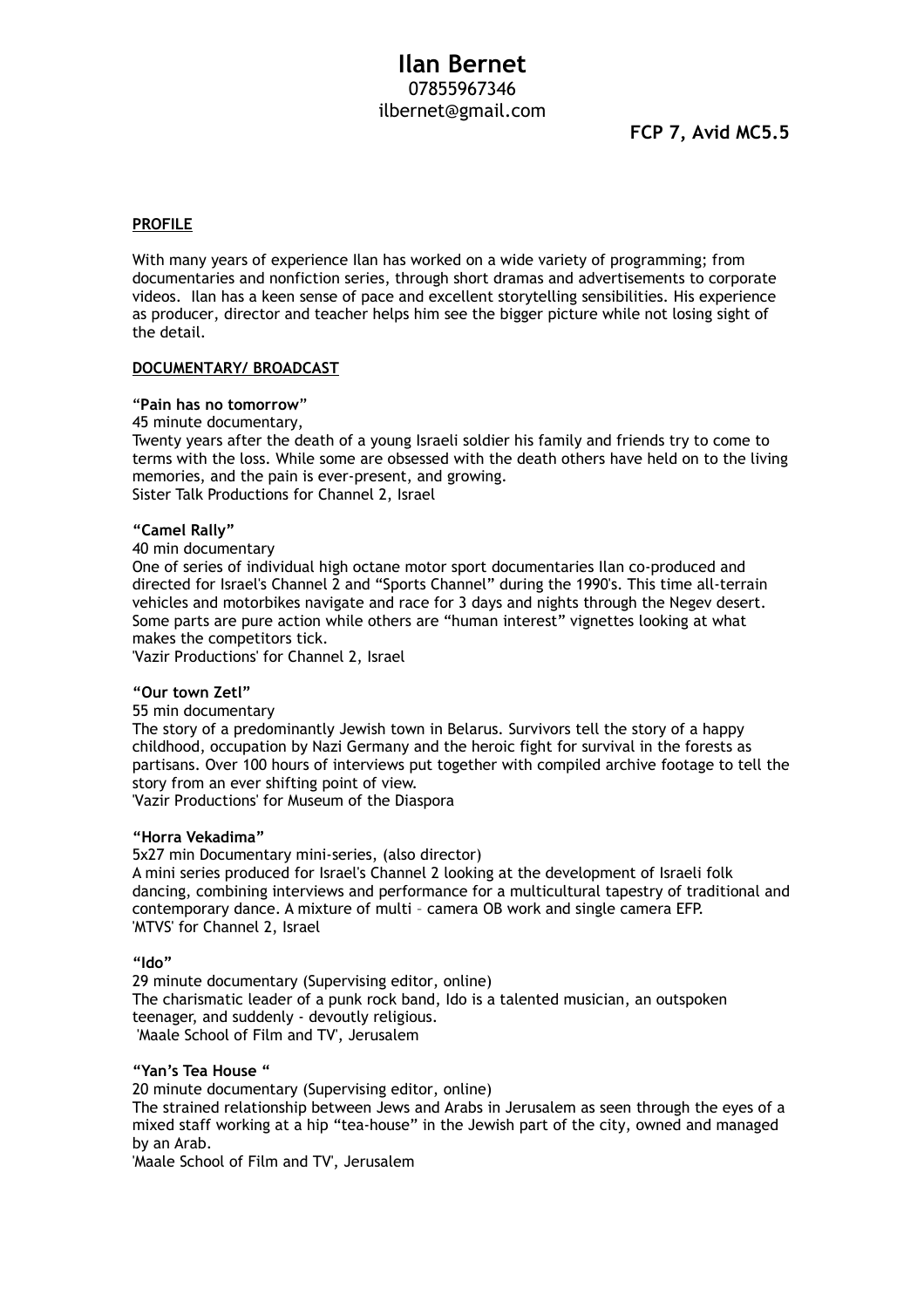**"Cellcom Cross"** 25 minute documentary (also co producer, director) Action packed documentary for the Sports Channel following bicycle riders racing over 3 days across the length of Israel from the Lebanese border to the Red Sea. 'Vazir Productions' for Sports Channel, Israel

### **"Mila"**

25 minute documentary (also co producer, director) A documentary which looks into the the issues of Dyslexia, the state of research and the remedies offered by a charity devoted to helping families of Dyslexic children. 'Vazir Productions' for 'Mila' Institute

### **CORPORATE VIDEOS**

**"M&S TV"** 10 x 3-4 min. infomercials - online advertising, for **Marks and Spencer**  via **Adjust Your Set**

**"What to do in an emergency"** 8 min. training video for **Royal Dutch Shell ,** via **West Digital**

### **"Heavy Oil"**

5 min. Corporate communication video for **Royal Dutch Shell,** via **West Digital**

#### **"Permits Foundation"**

5 min. Corporate communication video for **Royal Dutch Shell,** via **West Digital**

#### **"IP Training"**

5 min. training video for **Royal Dutch Shell,** via **West Digital**

#### **"Ford Van Users"**

3 x 10 min. training documentaries for **Ford** via **SCB Partners**

#### "**Mixed Vision"**

5 min. Documenting a Graffiti event. via **Square I Media**

#### **"Ethical Business"**

5 min. Corporate communication for **Travelport GDS** via **Connected Pictures**

## **"Mila"**

Institute for dyslexia research and rehabilitation, 10 minute video for stakeholders and clients.

**"Tsabar Salads" / Carmel / Agrexco** Launching a new line for agents in the UK and across Europe (interactive DVD).

#### **"Ma'ale"**

College for media professionals, 15 minute video for stakeholders and donors.

## **"Tel Aviv Parking Authority"**

10 minute video for PR and stakeholders.

#### **"Ganey Omer" Retirement village**

12 minute video for stakeholders and potential clients.

# **"Camel" (Israel Dubek, Williams group)**

Edited version of "Camel Rally" for PR.

### **"Dream Team"**

RT animation, marketing video following IBC and NAB trade shows.

#### **"3DV"**

Marketing video for an experimental camera.